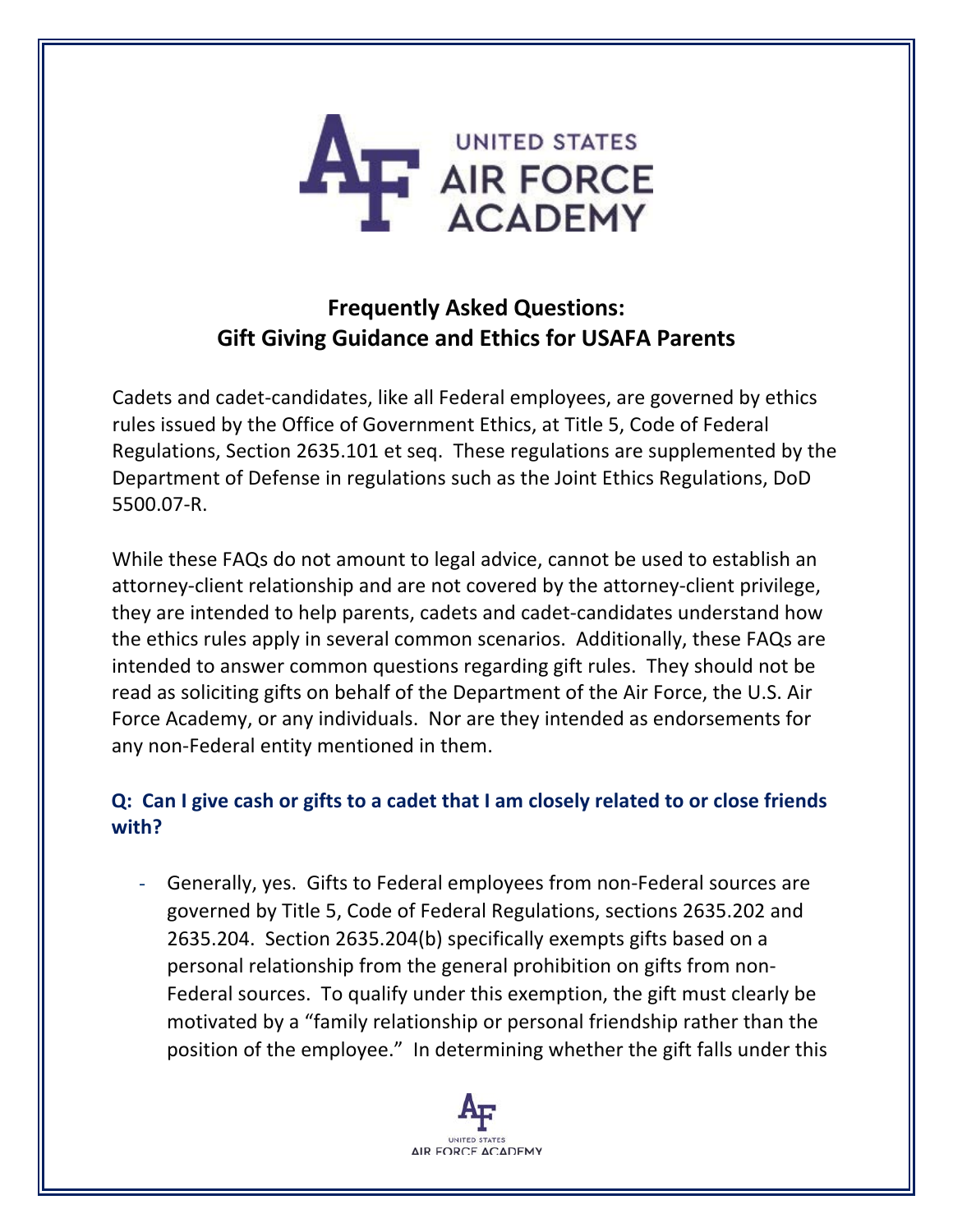exemption, we will look at the history and nature of the relationship and who actually paid for the gift.

### **Q: Am I allowed to give gifts or cash to cadets other than a cadet in my own family?**

- That depends on your relationship with the cadets. If the cadet is a personal friend, you could likely give her a gift under the exemption for gifts based on a personal relationship. We will look at the history and nature of your relationship and who paid for the gift in determining whether the gift falls under the personal relationship exemption. 5 CFR 2635.204(b)
- If the cadet is not a personal friend, we would consider the gift as being based on her position as a cadet. In that case, the cadet may accept a gift of up to \$20 per occasion, totaling no more than \$50 per year from any source, including a parent of another cadet. This exception, known as the \$20/\$50 rule, does not allow for gifts of cash or cash equivalents including gift cards that can be widely used like cash. 5 CFR 2635.204(a).

# **Q: Can I give cash or gifts to a cadet for thanking that cadet for helping my cadet (for example a mentor for helping a younger cadet)?**

- Absent a personal relationship with the cadet mentor, the cadet mentor could accept a gift worth up to \$20 from you on any one occasion, and no more than \$50 total in a given year. This exception to the prohibition on gifts does not allow for gifts of cash, or cash equivalents including gift cards that can be widely used like cash. 5 CFR 2635.204(a).

#### **Q: Can I buy meals or food treats for cadets?**

You can buy food for cadets, but to what extent depends on your relationship with the cadets. If you have a personal relationship with the cadets (you are family members, or close friends), you can buy whatever you'd like for the cadets. If, however, you don't have a personal relationship with the cadets, you can still give food or meals to them, but

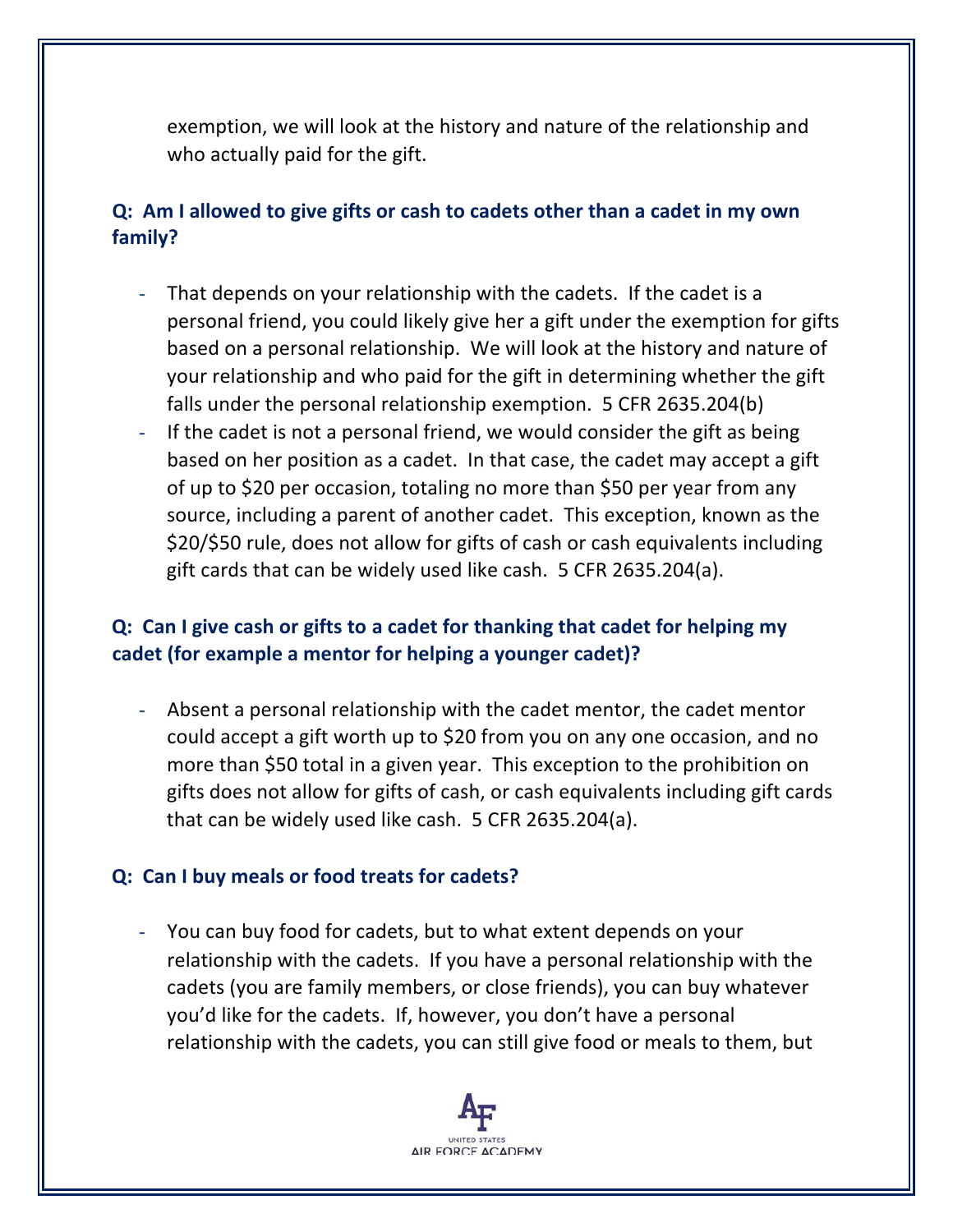each cadet would only be able to accept food, or a meal, worth up to \$20 per occasion, totaling no more than \$50 per year. 5 CFR 2635.204(a)/(b). In determining whether you have a personal relationship with the cadets, we will look at the history and nature of your relationship and who is paying for the gift. 5 CFR 2635.204

# **Q: I have developed a close relationship with a cadet (as a mentor or in a parent-like role), am I allowed to buy things for that cadet?**

- Generally, yes. Gifts to Federal employees from non-Federal sources are governed by Title 5, Code of Federal Regulations, sections 2635.202 and 2635.204. Section 2635.204(b) specifically exempts gifts based on a personal relationship from the general prohibition on gifts from non-Federal sources. To qualify under this exemption, the gift must clearly be motivated by a "family relationship or personal friendship rather than the position of the employee." In determining whether the gift falls under this exemption, we will look at the history and nature of the relationship and who actually paid for the gift.

#### **Q: Am I allowed to give cash or other gifts directly to cadet squadrons?**

The gift acceptance process is governed by Title 10, United States Code, section 2601, and Air Force Instruction 51-506. While you are welcome to offer gifts, including cash, to be used by specific Cadet Squadrons, all such gifts would have to be accepted by the Superintendent, not the respective Cadet Squadron. HQ USAFA/A8D manages gift offers and acceptance for USAFA. If you'd like to offer a gift, please work with HQ USAFA/A8D to ensure it is properly reviewed and accepted. USAFA/A8D, 2304 Cadet Dr. Ste 3800, USAFA CO 80840 (POC: Whitney Neighbors Whitney.Neighbors@afacademy.af.edu.)

#### **Q: Can we raise money for squadrons at the Academy?**

- Personnel at USAFA, like all other Federal employees, are not allowed to solicit gifts, nor to participate in fundraising in their official capacity.

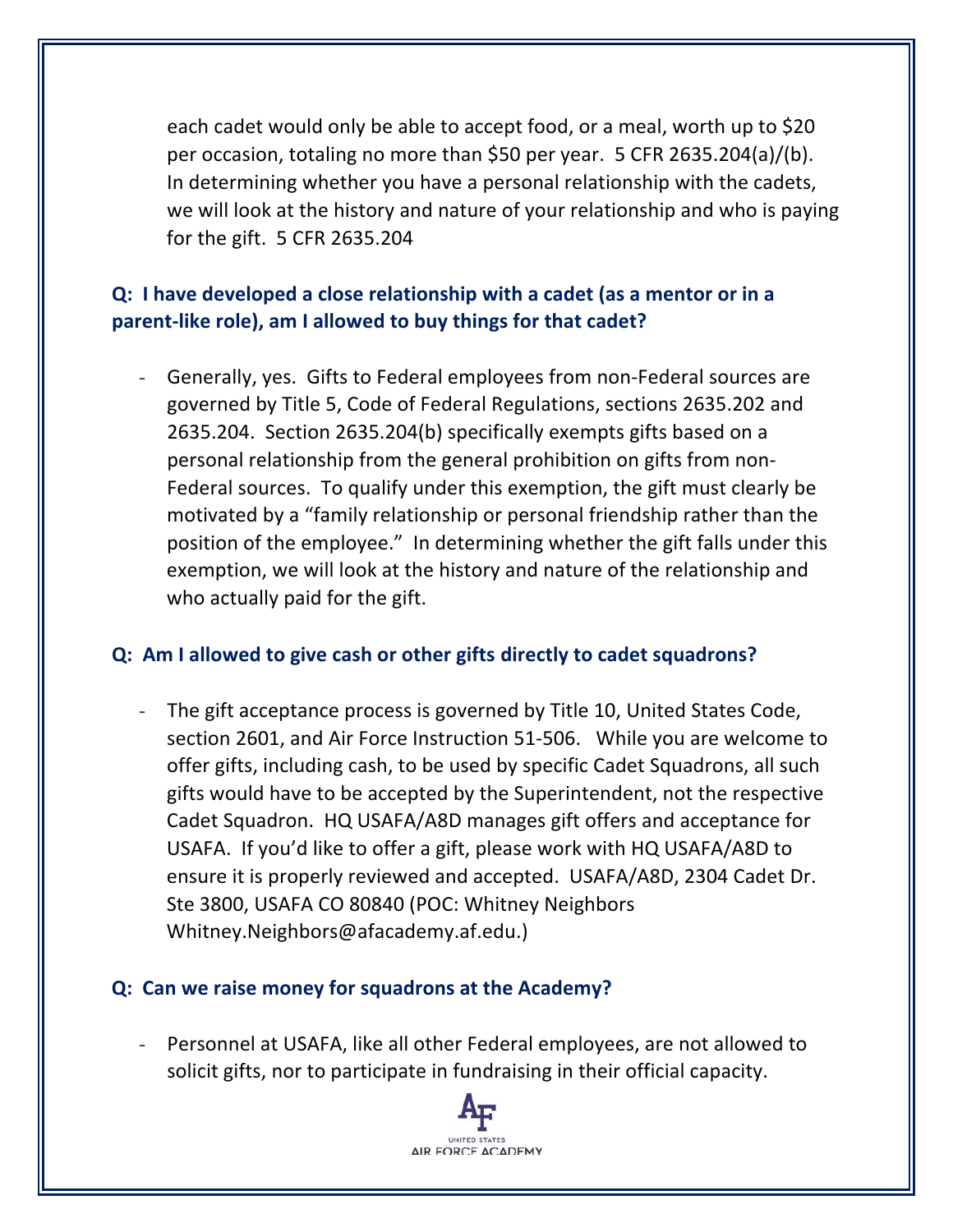Private organizations, such as Parents Clubs, may raise money and donate the proceeds to USAFA if they choose to do so. Such gifts would need to be accepted appropriately through HQ USAFA/A8D. It is important, though, to take precautions so it never appears that USAFA, or anyone at USAFA, endorses or is participating in their official capacity in the fundraising efforts. 5 CFR 2635.702, 808; JER, 3-210.

#### **Q: Can we raise money or buy things for cadet groups at the Academy?**

- Personnel at USAFA, like all other Federal employees, are not allowed to solicit gifts, nor to participate in fundraising in their official capacity. Private organizations, such as Parents Clubs, may raise money and donate the proceeds to USAFA if they choose to do so. Alternatively, they could use the proceeds to buy tangible items for USAFA or its subordinate units. Such gifts would need to be accepted appropriately through HQ USAFA/A8D. It is important, though, to take precautions so it never appears that USAFA, or anyone at USAFA, endorses or is participating in their official capacity in the fundraising efforts. 5 CFR 2635.702, 808; JER, 3- 210.
- If you'd like to give something to a group of cadets in their individual capacity, you may generally do so. Gifts to Federal employees from non-Federal sources are governed by Title 5, Code of Federal Regulations, sections 2635.202 and 2635.204. Section 2635.204(b)specifically exempts gifts based on a personal relationship from the general prohibition on gifts from non-Federal sources. To qualify under this exemption, the gift must clearly be motivated by a "family relationship or personal friendship rather than the position of the employee." In determining whether the gift falls under this exemption, we will look at the history and nature of the relationship and who actually paid for the gift. If you don't have a personal relationship with the cadets in the group, they would be limited to accepting a gift worth \$20 or less per occasion (per cadet) and no more than \$50 per year. 5 CFR 2535.204(a).

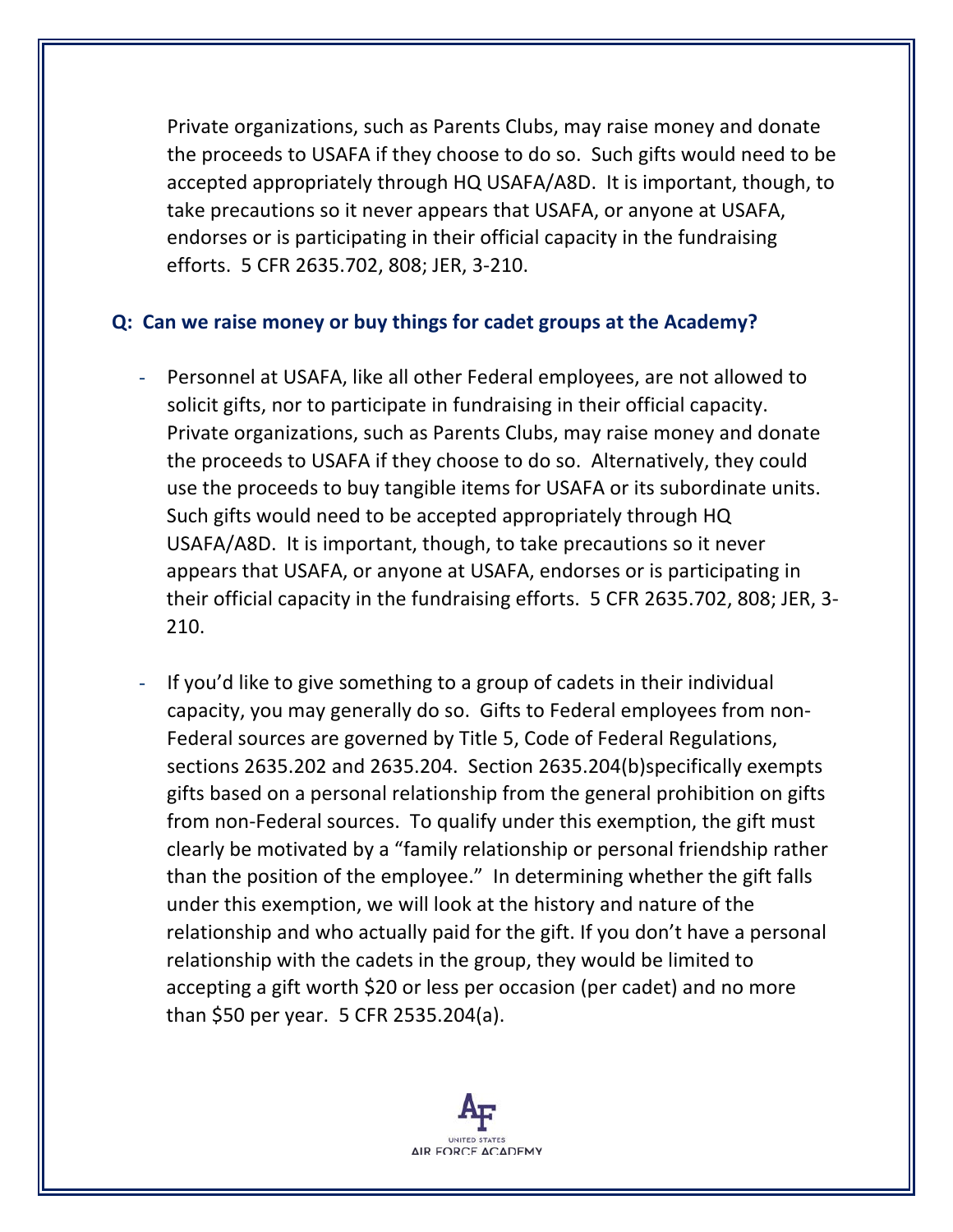# **Q: Am I allowed to give cash or other gifts directly to an Academy or Prep School Academic department?**

The gift acceptance process is governed by Title 10, United States Code, section 2601, and Air Force Instruction 51-506. While you are welcome to offer gifts, including cash, to be used by specific units or Departments at USAFA, all such gifts would have to be accepted by the Superintendent, not the respective unit or Department. HQ USAFA/A8D is manages gift offers and acceptance for USAFA. If you'd like to offer a gift, please work with HQ USAFA/A8D to ensure it is properly reviewed and accepted. USAFA/A8D, 2304 Cadet Dr. Ste 3800, USAFA CO 80840 (POC: Whitney Neighbors Whitney.Neighbors@afacademy.af.edu.)

#### **Q: Am I allowed to give cash or other gifts directly to an Academy or Prep School sport or athletic department?**

The gift acceptance process is governed by Title 10, United States Code, section 2601, and Air Force Instruction 51-506. While you are welcome to offer gifts, including cash, to be used by specific units or Departments at USAFA, all such gifts would have to be accepted by the Superintendent, not the respective unit or Department. HQ USAFA/A8D manages gift offers and acceptance for USAFA. If you'd like to offer a gift, please work with HQ USAFA/A8D to ensure it is properly reviewed and accepted. It is important to note that some athletic programs at USAFA are run by the Air Force Academy Athletic Corporation, or AFAAC. AFAAC is a charitable organization that is not an official organization under USAFA. While we cannot endorse AFAAC's efforts, if you are interested in giving something to a sport managed by AFAAC, you should contact them directly. USAFA/A8D, 2304 Cadet Dr. Ste 3800, USAFA CO 80840 (POC: Whitney Neighbors Whitney.Neighbors@afacademy.af.edu.)

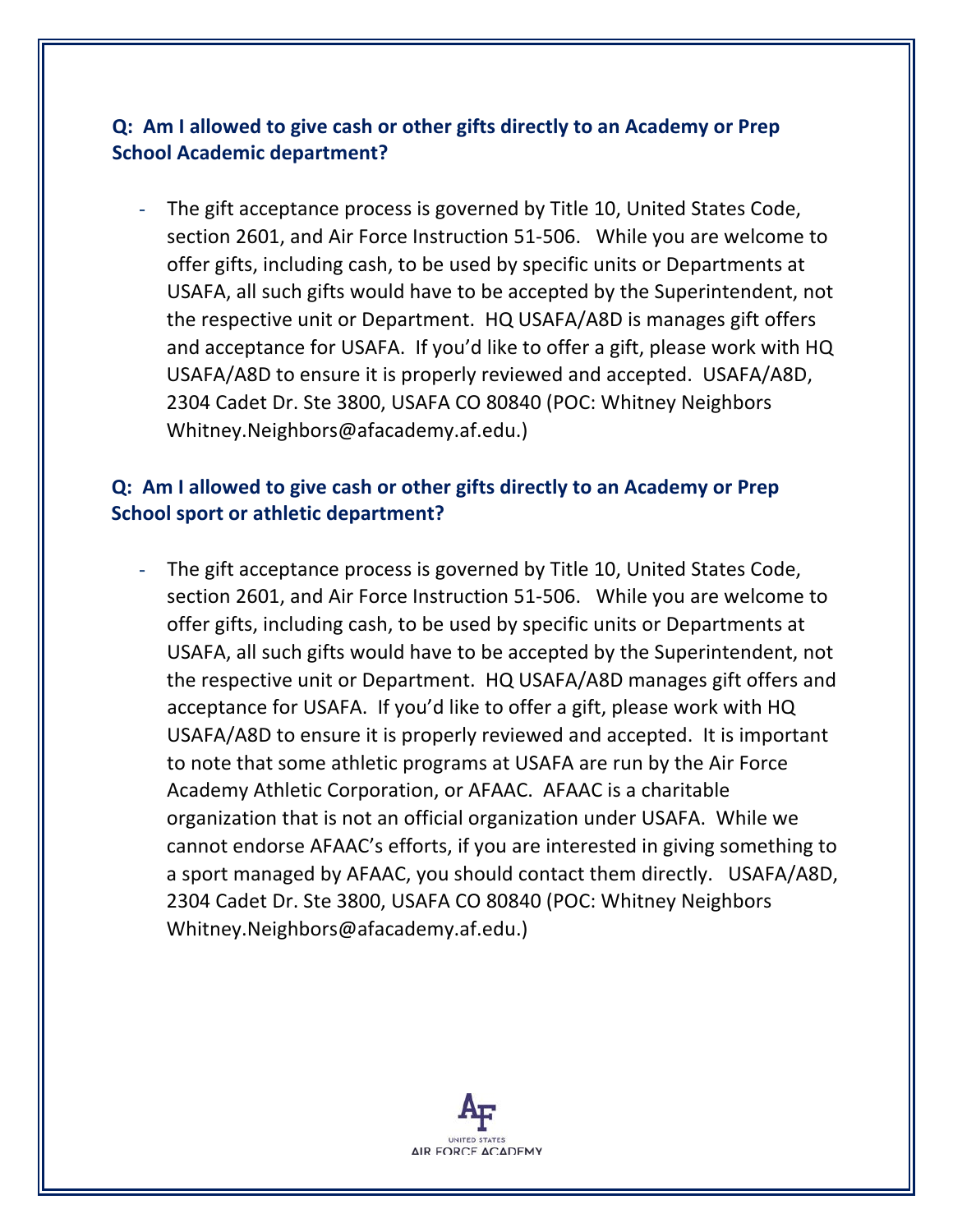# **Q: Am I allowed to give gifts to professors or other permanent party members at USAFA?**

- Federal employees are generally prohibited from accepting gifts that are offered to them based on their position. To the extent you were giving a gift to a professor or other permanent party member at USAFA based on their position—for instance, because they helped your cadet with an assignment—they would not be able to accept the gift. 5 CFR 2635.202. There is an exception for gifts under \$20 per occasion and less than \$50 per calendar year, but we discourage gifts motivated by an employee's official duties. 5 CFR 2635.204(a)

# **Q: Can I buy meals or food treats for professors or other permanent party members at USAFA?**

- Federal employees are generally prohibited from accepting gifts that are offered to them based on their position. To the extent you were giving a gift to a professor or other permanent party member at USAFA based on their position—for instance, because they helped your cadet with an assignment—they would not be able to accept the gift. 5 CFR 2635.202. There is an exception for gifts under \$20 per occasion and less than \$50 per calendar year, but we discourage gifts motivated by an employee's official duties. 5 CFR 2635.204(a)

#### **Q: Can USAFA Parents' Clubs or other groups give gifts to cadet groups?**

- Parents' Clubs or other groups can give gifts to groups of individual cadets, but to what extent depends on their relationship with the cadets. If the group providing the gifts has personal relationships with the cadets (the donating group are family members or close friends of the cadets receiving the gifts), the group can give the cadets whatever they'd like. If, however, the members of the group do not have a personal relationship with the cadets, the value of the gift could not exceed \$20 per cadet receiving the gift, and no more than \$50 per year. 5 CFR 2635.204(a)/(b).

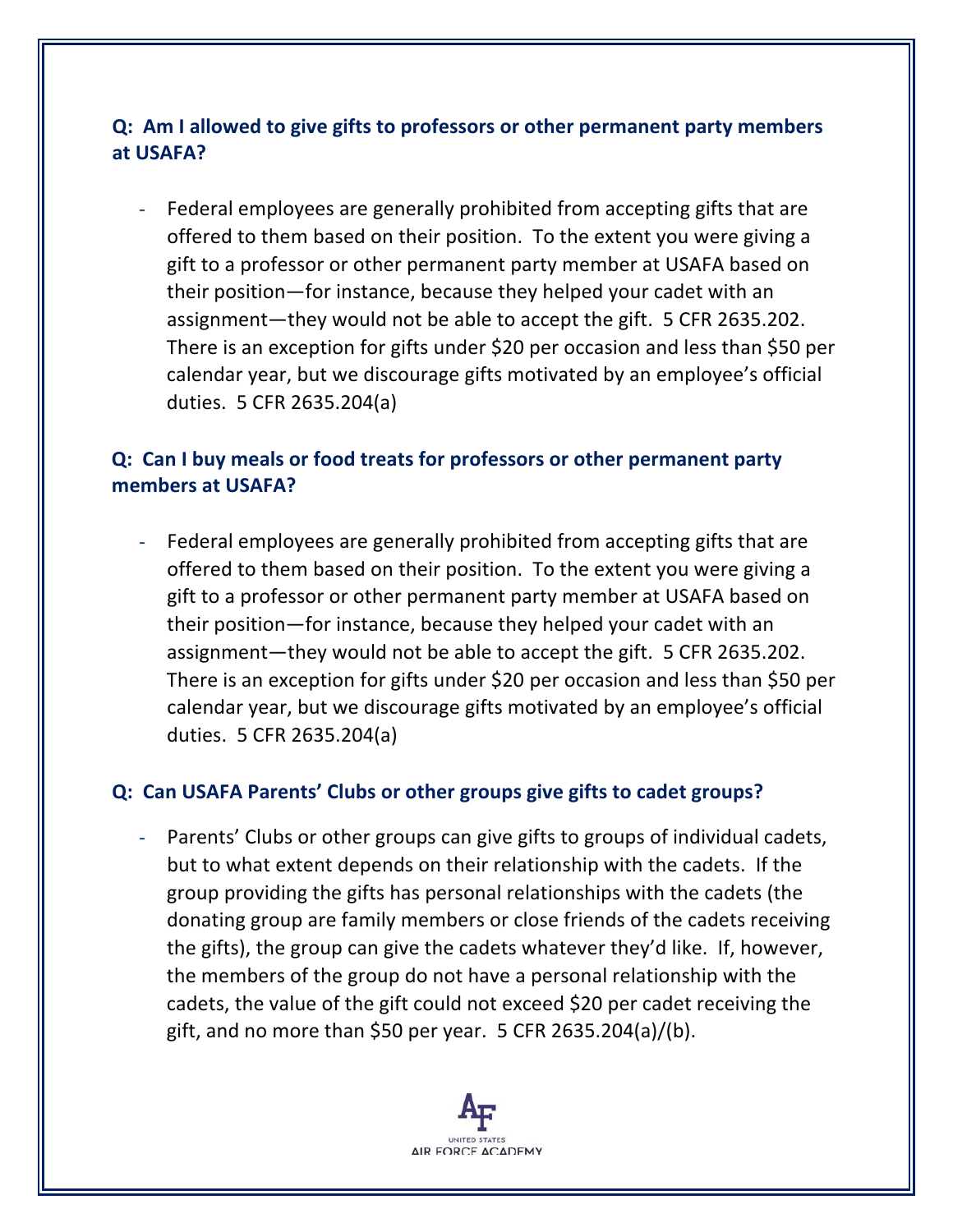#### **Q: Is there a limit on the value of a gift to give to USAFA representatives?**

- Federal employees are generally prohibited from accepting gifts that are offered to them based on their position. To the extent you were giving a gift to a USAFA employee based on his position—for instance, because he helped your cadet—the employee would not be able to accept the gift. 5 CFR 2635.202. There is an exception for gifts under \$20 per occasion and less than \$50 per calendar year, but we discourage gifts motivated by an employee's official duties. 5 CFR 2635.204(a)

# **Q: What are acceptable ways to raise funds and give funds for USAFA causes or groups?**

- Groups of individuals, or individuals, not affiliated with USAFA, may raise money for any purpose they choose, so long as the fundraising effort does not imply endorsement of the fundraiser by USAFA or any Federal employee, including a cadet, in their official position. That means the fundraising effort may not use any USAFA logos or trademarks. Additionally, official unit names should not be used. 5 CFR 2635.702. JER, 3-209.
- There are caveats on whether USAFA, or individuals at USAFA, could accept a gift even if the fundraising was well-intentioned and properly executed. For instance, Federal employees may not accept gifts from prohibited sources if the value of the gift is more than \$20. If an outside group conducts a fundraiser to help a cadet, then, the outside group would need to either ensure no prohibited sources donated to the fundraiser, or prohibited sources did not donate more than \$20 each to the fundraiser. This limit on prohibited sources does not apply to gifts to USAFA as an organization, rather to individuals.
- Prohibited sources include any organization or individual who does business with, or seeks to do business with, the Department of Defense. Prominent examples include Boeing, Microsoft, American Airlines, and SAIC.

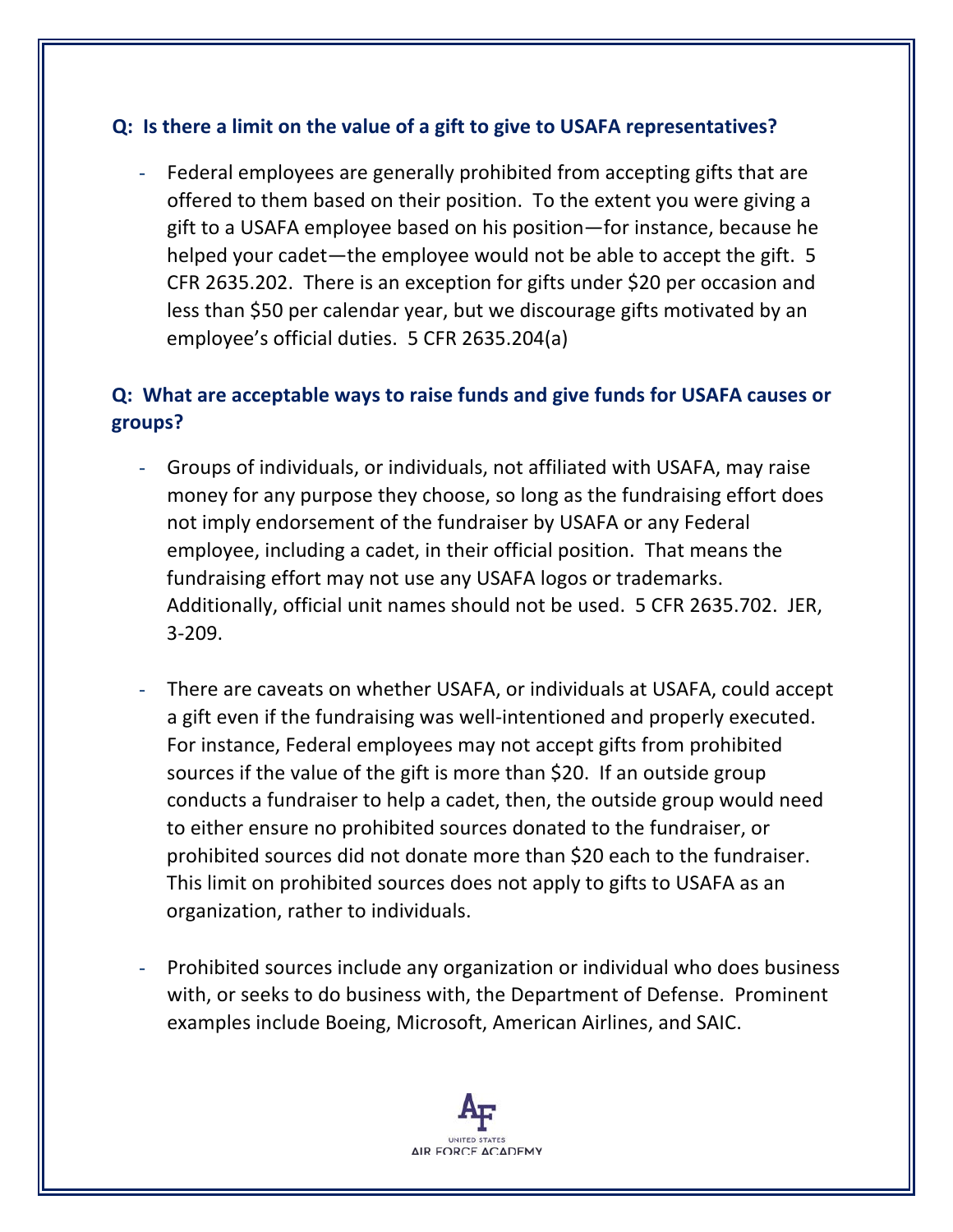# **Q: Can I raise funds for USAFA or USAFA groups (such as Parents' Clubs) using USAFA or Air Force logos or images?**

- Organizations cannot sell items with USAFA, Air Force or Space Force logos or trademarks without proper permission. Organizations wishing to do so should contact the responsible party listed below with a detailed explanation of how the logo or trademark will be used:
	- $\circ$  To utilize the U.S. Air Force Academy logo, email: paul.hamilton@usafa.edu
	- $\circ$  To utilize the U.S. Air Force logo, email: licensing@us.af.mil
	- $\circ$  To utilize the class crest logos, email: felicia.recker@aogusafa.org

Fundraising Request Letter Fundraising Checklist Information Fair Cover Letter Info Fair Dashboard vendor Sign (pdf)

# **Q: What is the relationship between USAFA and the Association of Graduates (the USAFA alumni and friends group)?**

- There is no official relationship between USAFA, a Federal agency in the Department of the Air Force, and the Association of Graduates, which is a charitable organization.
- According to their website, the Association of Graduates "aspires to be the primary organization of United States Air Force Academy (USAFA) graduates and friends dedicated to supporting the Academy mission of building leaders of character for the Air Force and the Nation and aspires to provide service and support for graduates and cadets."

# **Q: What is the relationship between USAFA and the Air Force Academy Foundation?**

- There is no official relationship between USAFA, a Federal agency in the Department of the Air Force, and the Air Force Academy Foundation, which is a charitable organization.
- According to their website, "the purpose of the Air Force Academy Foundation is to ignite a passion among supporters that builds a culture of philanthropy, advancing the Air Force Academy for all generations."

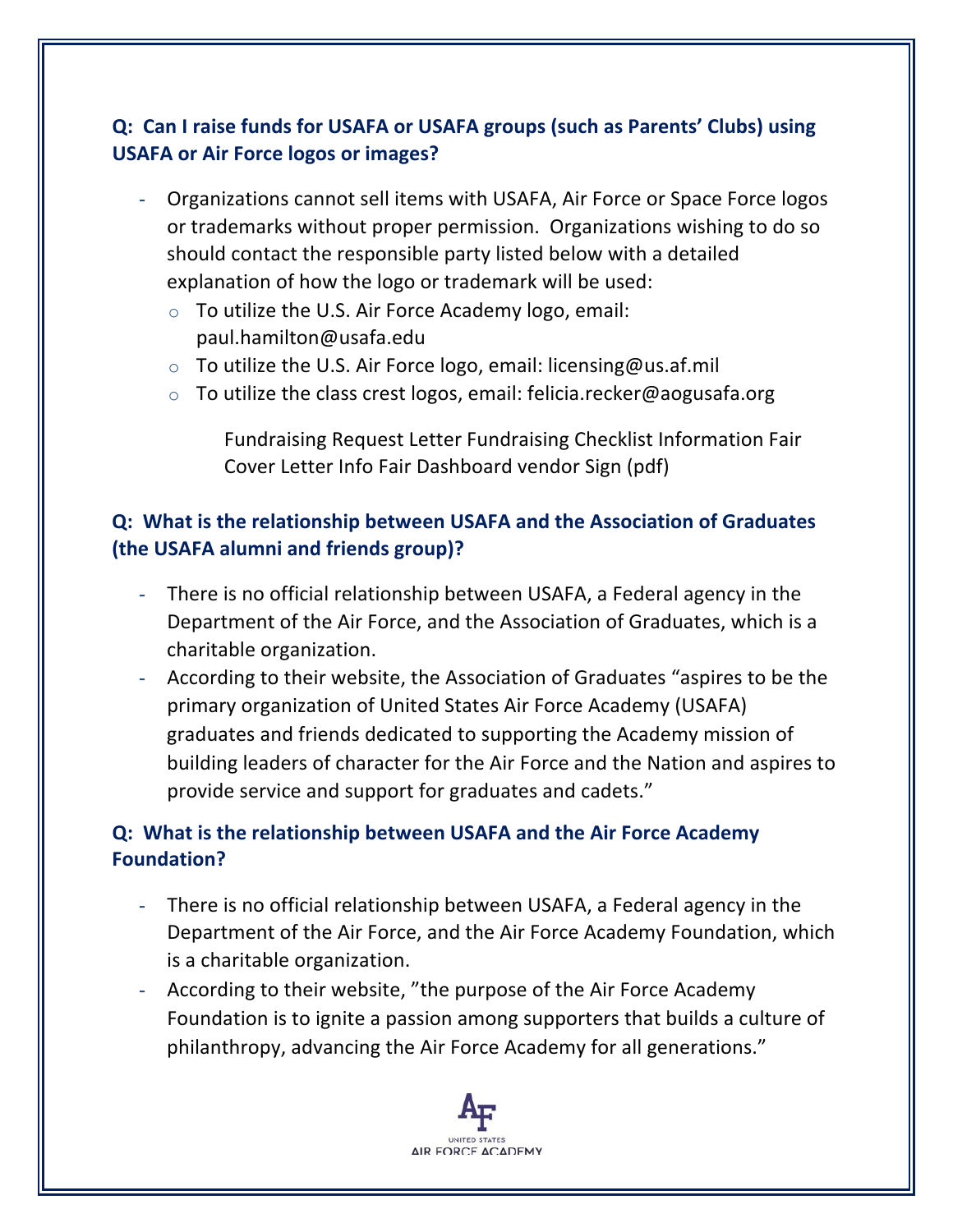# **Q: If I have questions about what is proper in giving gifts or fundraising, who may I ask?**

- HQ USAFA/A8D manages the gift acceptance process for USAFA and can help with questions. Additionally, there is a dedicated ethics attorney at HQ USAFA/JA that can answer questions regarding gifts.
- You can reach HQ USAFA/A8D at:
- You can reach HQ USAFA/JA at: usafaja.taskers@us.af.mil

#### **Q: What is the \$20 / \$50 rule and how does it apply?**

The \$20/\$50 rule is an exception to the general prohibition on Federal employees accepting gifts either based on their position or from a prohibited source. The rule creates an exception that allows a Federal employee to accept a gift valued at up to \$20 per occasion and no more than \$50 total per year. Under the exception an employee could still decline the gift and, regardless of the value of the gift, should not accept any gift that creates a perception of impartiality. 5 CFR 2635.204(a)

#### **Q: Does the \$20/\$50 rule apply to appointees?**

- No. Appointees are not yet Federal employees. We would probably frown on overtly unethical conduct, though.

# **Q: How does the \$20/\$50 rule apply if different groups are giving gifts to cadets?**

The \$20/\$50 rules applies separately to each distinct organization, so one group could give a gift worth up to \$20 and another group could give a separate gift of up to \$20. Note, however, the two groups could not go together to provide a \$40 gift because the cadet/employee can only accept a gift worth up to \$20 on any given occasion. A jointly funded \$40 gift would be considered a single gift and would not be acceptable. 5 CFR 2635.204(a)